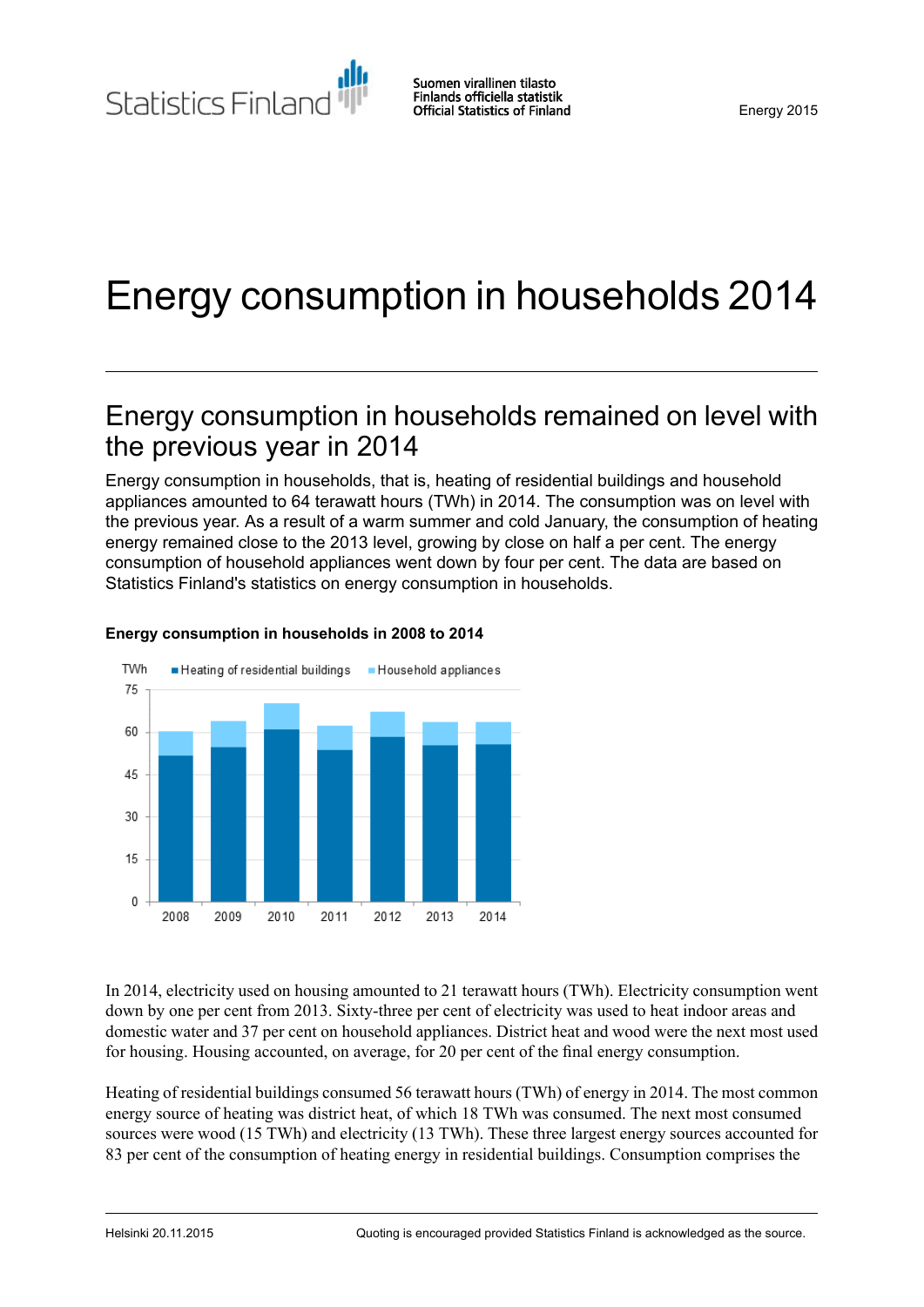energy of the main heating system and that of other forms of supplementary heating, including devices associated with heating of domestic water and saunas.





1) Includes natural gas, heavy fuel oil, peat and coal.

The use of heat pumps for heating of residential buildings continues to grow. Heat pumps utilise energy stored in the ground, water or air. The estimated energy extracted from the environment with ground heat pumpsis 2.2 TWh and with air heat pumps 2.4 TWh. Air heat pumps have mainly replaced direct electrical heating, as well as heating use of oil and wood. This is most clearly visible as a decrease in the heating use of oil. Ambient energy is estimated to have surpassed light fuel oil in 2014, becoming the fourth most common source of heating energy. Described in more detail, ambient energy is the difference between the heat produced by heat pumps and the electricity they consume. In these statistics, the use of heat pump electricity is included in electricity consumption of heating. The cooling use of air heat pumps is currently included only in the electricity consumption of residential buildings.

Outdoor temperature has an effect on the annual need for heating energy. Heating degree day is used to follow changes in that. According to the Finnish Meteorological Institute, 2014 was the second warmest year in Finland's measuring history but January was colder than usual. The demand for heating energy remained on level with the warm previous year.

The energy consumption of household appliances, that is, cooking, lighting and other electrical equipment, was eight TWh in 2014. One per cent less energy was used on cooking and nine per cent less on lighting than in the year before. The switch to energy-efficient lamps has decreased the electricity need of lighting.

The consumption of other electrical equipment went down by three per cent. Other electrical equipment includes refrigeration equipment, washing machines, tumble dryers, televisions and computers with their accessories, and lifts. The lower consumption during use and standby use of televisions has lowered the consumption of electrical equipment.

With respect to the consumption of heating energy in residential buildings, the statistics on energy consumption in households are based on Statistics Finland's calculation model where varioussources were utilised. The energy consumption data of household appliances in terms of electricity consumption are based on the calculations of Adato Energia Oy.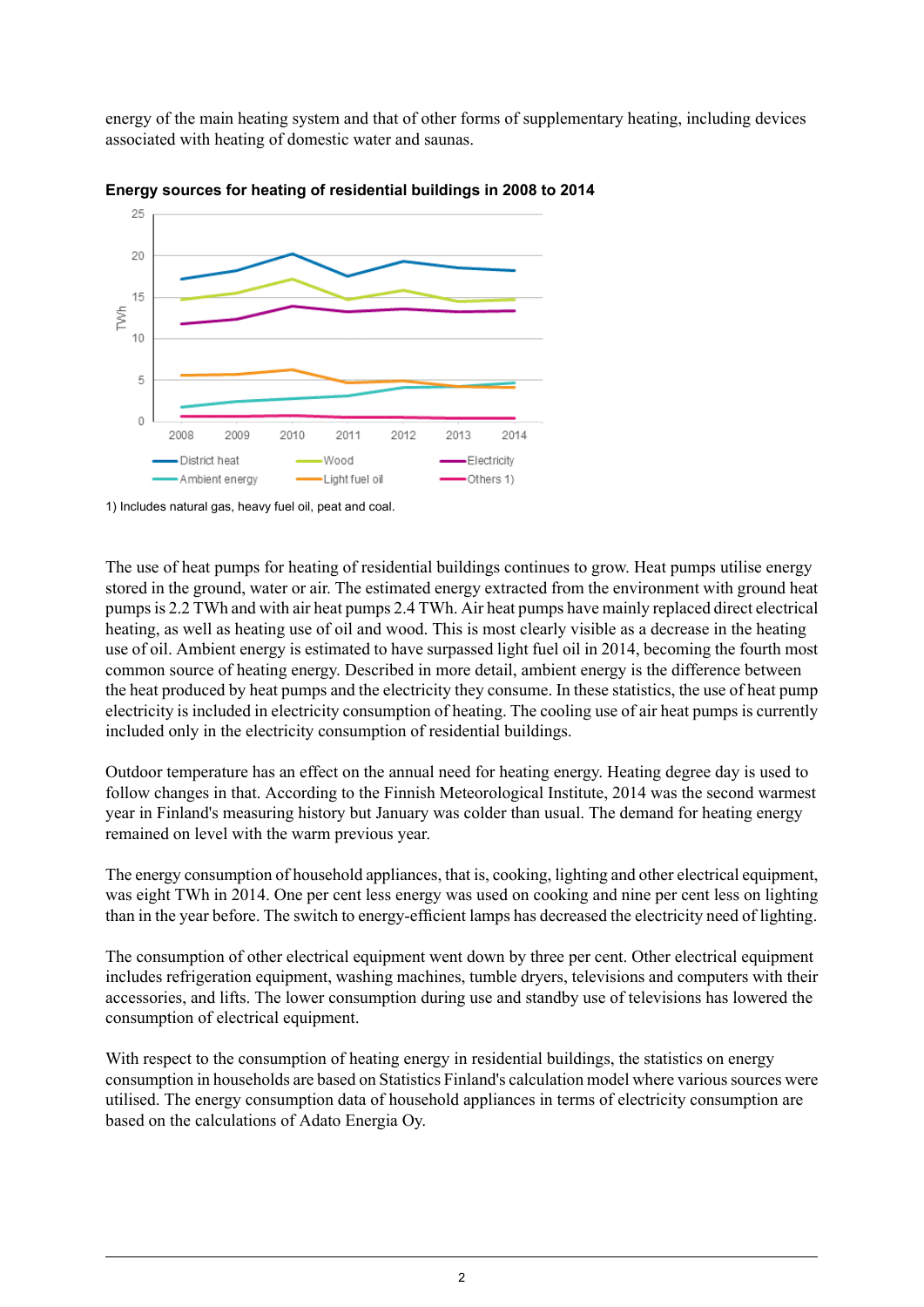## **Contents**

### **Tables**

### **Appendix tables**

## Figures

### **Appendix figures**

|--|--|--|--|--|--|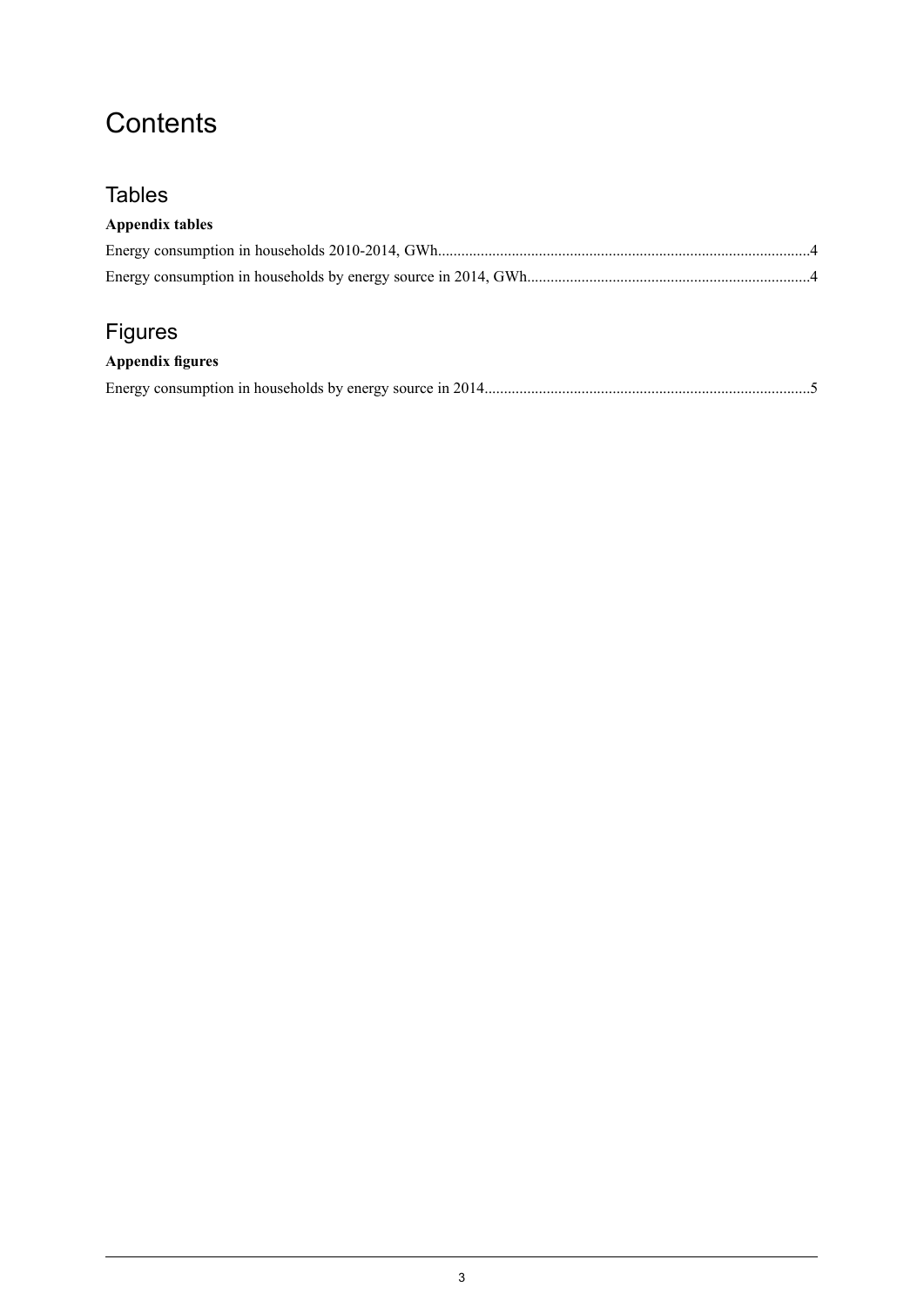## Appendix tables

#### <span id="page-3-0"></span>**Energy consumption in households 2010-2014, GWh**

|                                     | 2010    | 2011    | 2012    | 2013    | 2014   |  |  |  |  |
|-------------------------------------|---------|---------|---------|---------|--------|--|--|--|--|
| Heating of residential buildings    | 61 167  | 53 874  | 58 480  | 55 370  | 55 576 |  |  |  |  |
| Residential buildings proper, total | 58 233  | 51 258  | 55 677  | 52 733  | 52 909 |  |  |  |  |
| - Detached houses                   | 34 987  | 30 991  | 33 572  | 31 548  | 32 083 |  |  |  |  |
| - Terraced houses                   | 6 0 5 4 | 5 3 4 4 | 5807    | 5 5 6 9 | 5 508  |  |  |  |  |
| - Blocks of flats                   | 17 192  | 14 923  | 16 298  | 15 616  | 15 318 |  |  |  |  |
| Free-time residential buildings     | 2934    | 2616    | 2803    | 2637    | 2667   |  |  |  |  |
| Household appliances <sup>1)</sup>  | 9087    | 8 3 1 5 | 8850    | 8 3 8 9 | 8043   |  |  |  |  |
| - Lighting                          | 2702    | 2482    | 2 3 4 9 | 2 1 1 5 | 1919   |  |  |  |  |
| - Cooking                           | 826     | 799     | 714     | 697     | 689    |  |  |  |  |
| - Other electrical equipment        | 5 5 5 9 | 5 0 3 4 | 5787    | 5577    | 5435   |  |  |  |  |
| Housing, total                      | 70 254  | 62 189  | 67 330  | 63759   | 63 619 |  |  |  |  |
| Of heating of residential buildings |         |         |         |         |        |  |  |  |  |
| - Heating of saunas                 | 2880    | 2871    | 2894    | 2902    | 2919   |  |  |  |  |
| - Heating of domestic water         | 9 5 22  | 9584    | 9658    | 9 7 2 7 | 9784   |  |  |  |  |

<span id="page-3-1"></span>1) Apart from electricity consumption, consumption of household appliances includes use of natural gas and liquid gas in cooking.

|                                            | Wood    |    |   | Peat Coal Heavy<br>fuel oil | Light fuel<br>oil | Natural<br>gas <sup>1</sup> | Ambient<br>energy <sup>2)</sup> | <b>District</b><br>heat | $Electicity3$ Total |               |
|--------------------------------------------|---------|----|---|-----------------------------|-------------------|-----------------------------|---------------------------------|-------------------------|---------------------|---------------|
| Housing, total                             | 14723   | 46 | 3 | 85                          | 4 1 3 0           | 435                         | 4652                            | 18 190                  |                     | 21 356 63 619 |
| <b>Heating of residential</b><br>buildings | 14723   | 46 | 3 | 85                          | 4 1 3 0           | 323                         | 4652                            | 18 190                  |                     | 13 424 55 576 |
| Residential buildings<br>proper, total     | 13 0 22 | 45 | 3 | 85                          | 4 0 7 8           | 322                         | 4510                            | 18 188                  |                     | 12 656 52 909 |
| - Detached houses                          | 12785   | 40 | 3 |                             | 3 2 7 1           | 95                          | 4 0 5 1                         | 2 102                   |                     | 9736 32 083   |
| - Terraced houses                          | 148     | 1  |   |                             | 221               | 75                          | 415                             | 2874                    | 1774                | 5 5 0 8       |
| - Blocks of flats                          | 89      | 4  |   | 85                          | 586               | 152                         | 44                              | 13 212                  |                     | 1 146 15 318  |
| Free-time residential<br>buildings         | 1701    | 1  | 0 |                             | 52                | 1                           | 142                             | 2                       | 768                 | 2667          |
| <b>Household appliances</b>                |         |    |   |                             |                   | 112                         |                                 |                         | 7932                | 8 0 4 3       |
| - Lighting                                 |         |    |   |                             |                   |                             |                                 |                         | 1919                | 1919          |
| - Cooking                                  |         |    |   |                             |                   | 112                         |                                 |                         | 578                 | 689           |
| - Other electrical<br>equipment            |         |    |   |                             | -                 |                             |                                 |                         | 5435                | 5435          |
| Of heating of residential buildings        |         |    |   |                             |                   |                             |                                 |                         |                     |               |
| - Heating of saunas                        | 1800    |    |   | -                           | -                 | $\overline{\phantom{a}}$    | -                               |                         | 1 1 1 9             | 2919          |
| - Heating of domestic<br>water             | 469     | 15 |   | 24                          | 801               | 68                          | 681                             | 5 1 6 1                 | 2565                | 9784          |

#### **Energy consumption in households by energy source in 2014, GWh**

1) Includes liquid gas.

2) Ambient energy refers to energy extracted with heat pumps from the environment (ground, air or water) for space heating. Electricity spent by heat pumps in heating and cooling use is included in electricity consumption of heating.

Electrical heating of residential buildings includes direct electrical heating, electric storage heating, additional heating and floor 3) heating by electricity, electricity used by heat pumps, heating of domestic water by electricity, electric sauna stoves and electricity consumed by heating systems and heat distribution equipment.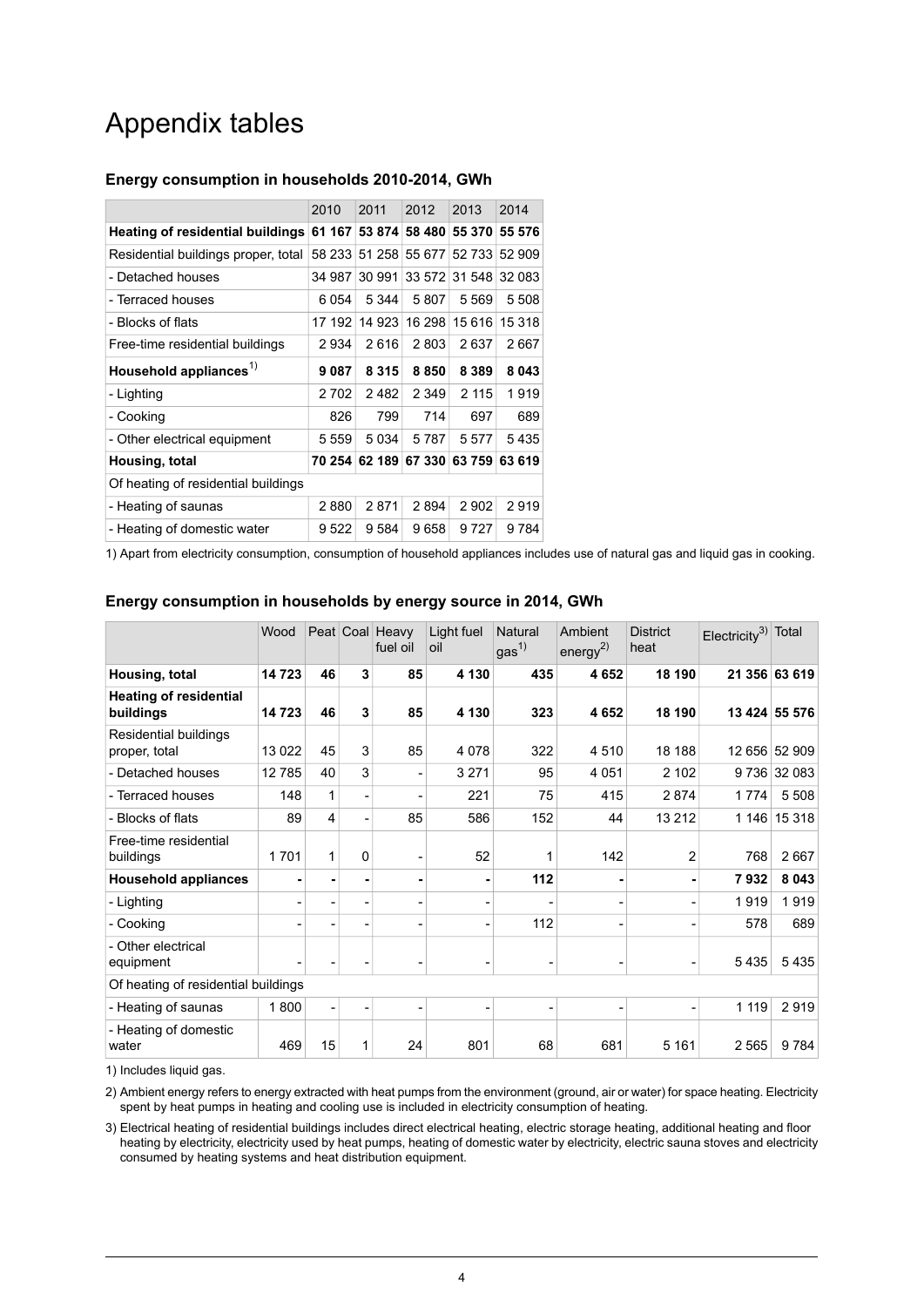## Appendix figures

#### <span id="page-4-0"></span>**Energy consumption in households by energy source in 2014**



Used energy sources 64 TWh. The group Others contains the following energy sources: natural gas and liquid gas 0.7 %, peat 0.1 %, heavy fuel oil 0.1 % and coal 0.005 % of energy consumption in households.